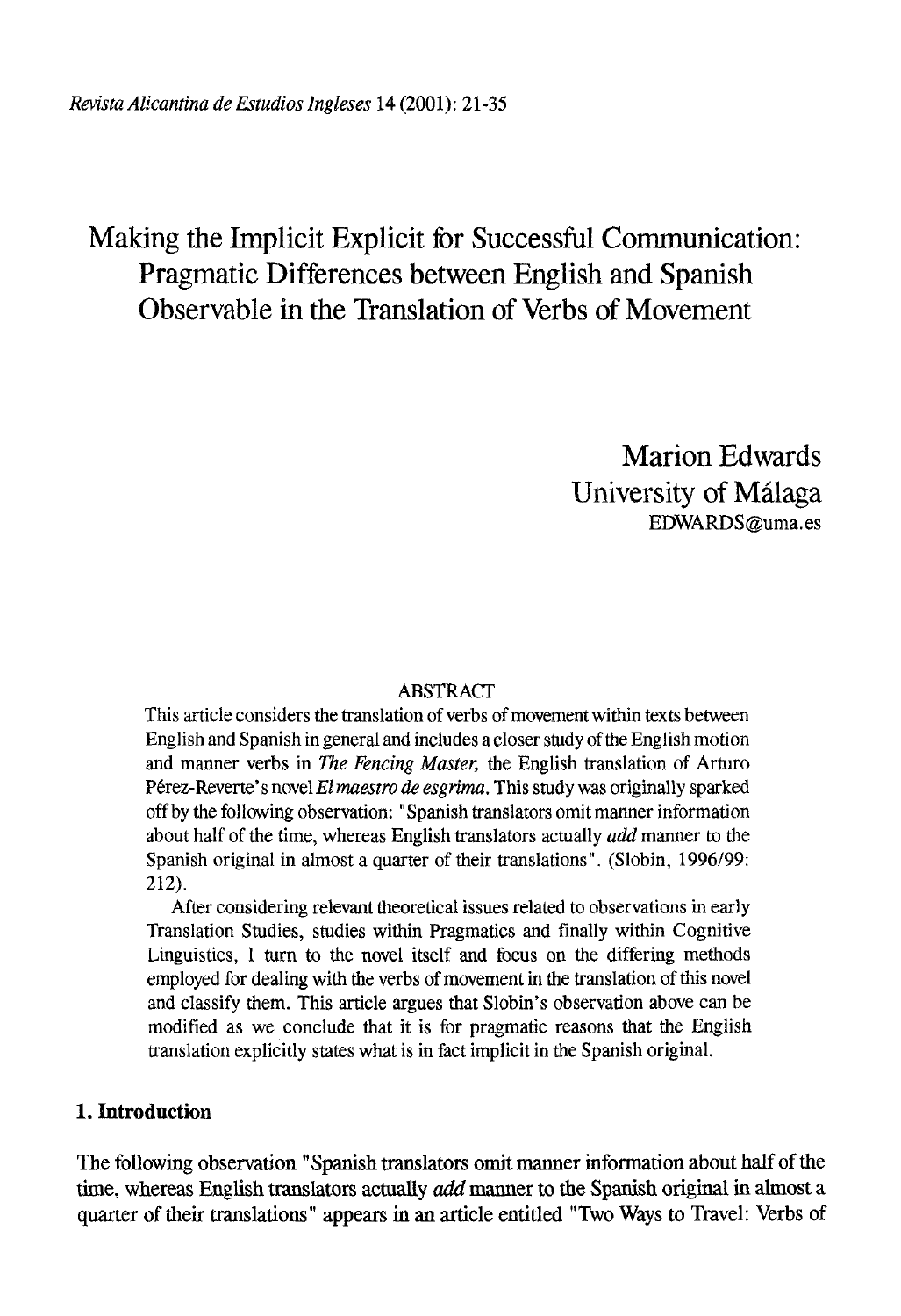Motion in English and Spanish" (Slobin, 1996/99: 212). Slobin, a psychologist specialising in child and second language acquisition, working within a theoretical framework proposed by Talmy, reached this conclusion after a random manual study of five English novels and five Spanish novels, followed by another study of four of the five English novels and three of the five Spanish novéis and their respective translations. As we shall see in more detail in 2.2., English and German are classified according to Talmy as satellite-framed languages where information of the path of movement is included in the satellite, whereas in Spanish and French, verb-framed languages, that information is included in the verb itself. The English verb, on the other hand, frequently contains inherent information of manner.

Practising translators and researchers in translation have also observed and produced a significant amount of work on the cross-linguistic differences between these groups of languages and specific techniques have been suggested for solving the problems encountered. 'Transposition' and 'shift' are familiar techniques discussed in early work within translation methodology ( see Vinay and Darbelnet, 1958/76, 1995; Catford, 1965/80; Vázquez Ayora, 1977; Newmark, 1981/86; 1988).

Observations such as the above belong to the realm of Linguistics and translation as language in use within specific contexts requires a more comprehensive framework. Translation studies have tumed to various other related disciplines including cognitive psychology, communication studies, cultural studies, sociolinguistics, etc. in an attempt to clarify some of the processes behind the translation process recognising the restrictions of a purely linguistic focus and the need for an interdisciplinary approach. Pragmatics, as the study of speaker meaning, of contextual meaning, of how more gets communicated than is actually said, etc., and subsequent developments in Relevance Theory can, in my opinión, provide more adequate explanations for observations than those made from a purely linguist standpoint.

In this article, therefore, it is my intention to consider the results of a study of the translation of the verbs of motion in the original Spanish text *El maestro de esgrima* and the English translation *The Fencing Master* in the context of the above.

## **2. Theoretical background issues**

## 2.1. Observations from early research in translation

If we review early publications on translation, we find numerous references to problems related to the translation of verbs of movement as is demonstrated as follows. In 1958 Vinay and Darbelnet included the following examples illustrating structures requiring the technique of interchange:

An oíd wornan hobbled in from the back. Une vieille femme arriva en boitant de l'arrière-boutique. We jogged back in the short winter twilight.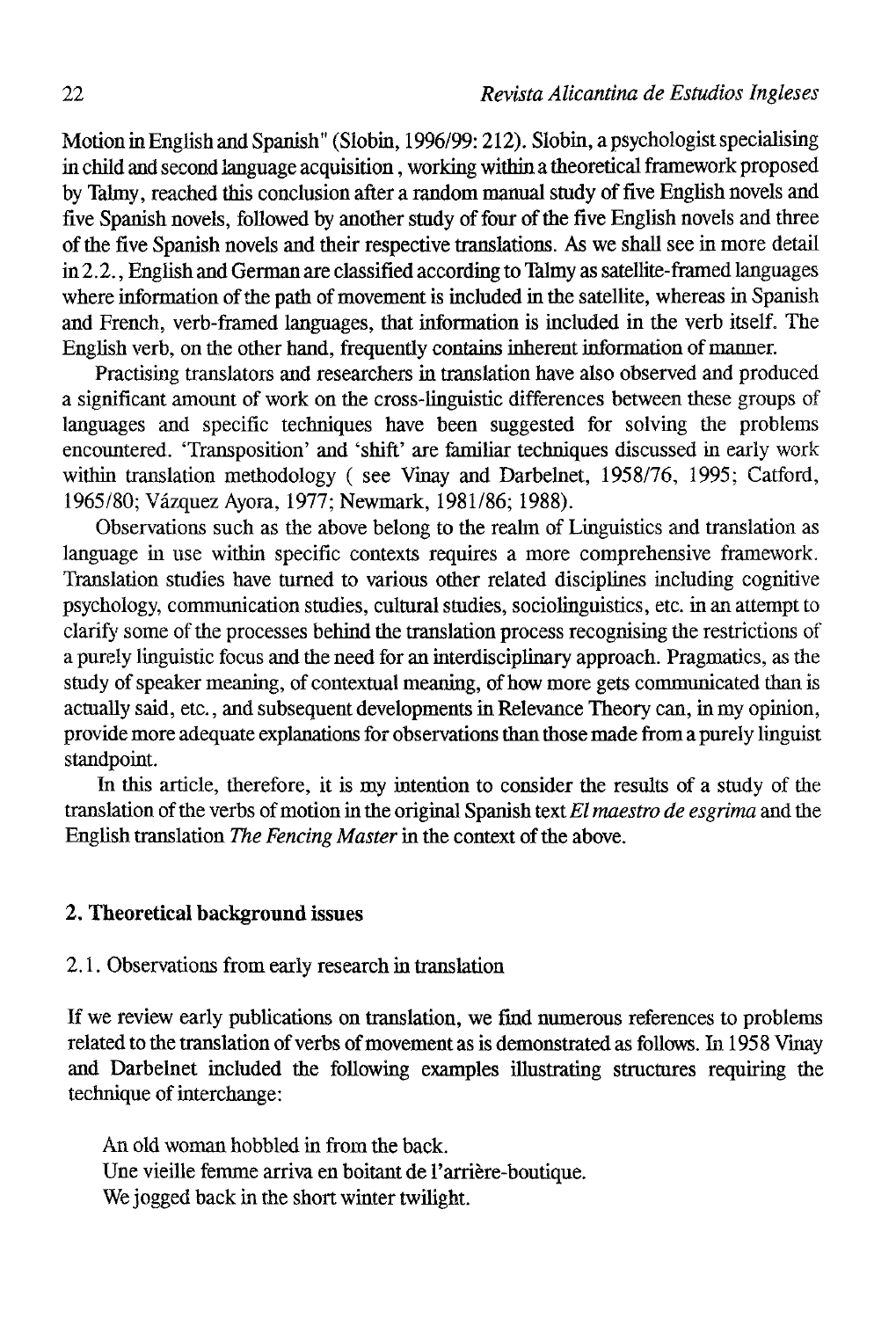Nous revinmes au petit trot dans le court crépuscule d'hiver. (...) He crawled to the other side of the road. II gagna en rampant l'autre cóté de la route. She tiptoed down the stairs. Elle descendit l'escalier sur la pointe des pieds (1995: 104).

Vinay and Darbelnet also state that in some cases the interchange is not complete as in the following example:

The horsemen rodé into the yard. Les cavaliers sont entrés dans la cour (1995: 104).

They state that for the French it is perfectly obvious that the riders came on horseback. Similarly more examples are provided to indícate that in some cases the information provided in the English original can be considered redundant in French as in the following examples:

Un oiseau est entré dans la piéce. A bird flew into the room (1995: 105).

Birds obviously fly and therefore the manner information is not necessary. However, if the description is not the obvious or logical interpretation as in the above then the manner information will need to be supplied as they demónstrate with the following:

A bird hopped into the room. Un oiseau est entré dans la piéce en sautillant (1995:105).

Vinay and Darbelnet conclude the following:

(...) the interchange reveals a difference in the behaviour of the two languages. This cannot be avoided in the sentences we have analysed. The interchange remains incomplete and implicit in those cases where French does not feel the need to specify the mode of action (1995: 105).

Similar observations were made by Malblanc in 1968 in his publication *Stylisñque comparée*  du français et de l'allemand with reference to French and German. Váquez-Ayora (1977: 81-82), quoting Malblanc on varying forms of language representation, differentiates between languages that are oriented towards the general or abstract, termed as 'intellect' oriented and others that are oriented towards sense or image based on specific, perceivable aspects , termed as 'reality' oriented. French and Spanish would be included in the fírst category, 'intellect oriented', which allow for a certain amount of individual interpretation by the receiver. English and German, on the other hand, would belong to the second category, 'reality oriented', where perceptive aspects are explicitly included in the written text.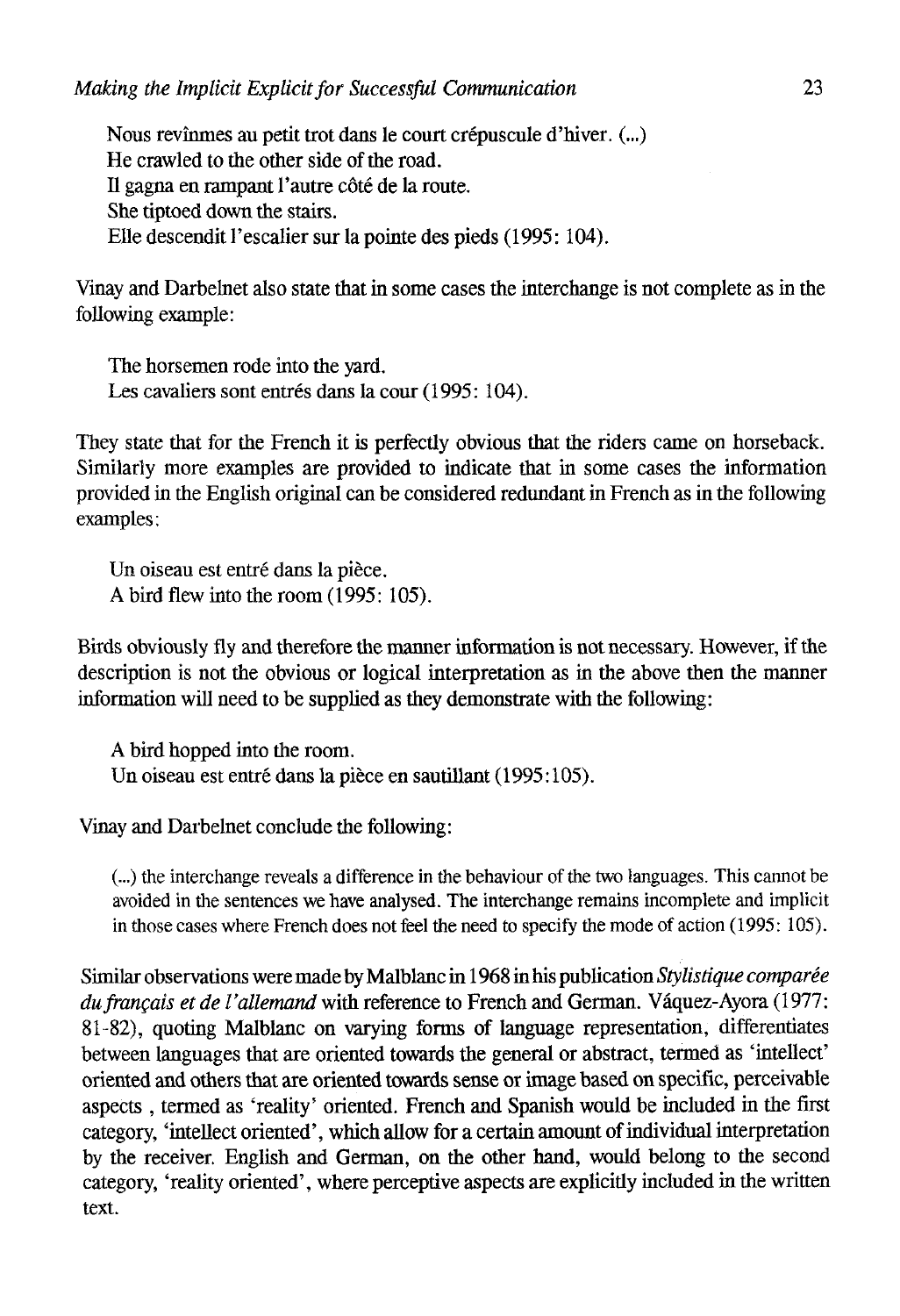With reference to transposition and in particular to the technique of interchange, Vázquez-Ayora states that this technique is required ftequently for English verbs formed with a particle, where manner is included in the verb and movement or direction appears in the particle. In Spanish, on the other hand, it is the verb that contains the greatest semantic forcé and the action, as this is considered most important, and 'minor details' or manner infonnation are left to adverbial phrases as we can appreciate in the following:

Transposición cruzada o quiasma. Esta clase de transposición concierne a las unidades dobles del inglés formadas por un verbo y su partícula. El funcionamiento de la transposición en equis explica porque en inglés la acción no está explicada por el 'verbo' sino por la 'partícula'. El verbo se limita a indicar la forma o 'modalidad de la acción'. En español, al contrario, el verbo comporta toda la fuerza sémica del acontecimiento y deja a cargo de sus locuciones adverbiales los pormenores o modo en que se realiza dicha acción. ... Cada lengua (...) disecta y simboliza a su manera la experiencia objetiva. Lo que el español considera como hecho principal es la acción y, por lo tanto, confía su manifestación a un elemento importante, el verbo. Ese mismo hecho en inglés no es sino un aspecto secundario de cuya manifestación se encarga la partícula (1997: 281-82).

Whether manner information is 'important', 'relevant' or 'minor' presumably depends on our forms of language representation, but Vázquez-Ayora offers an interesting observation when he remarks on the way that English offers images and sensations in a cinematic way: "El inglés (...) en la organización de la experiencia emula en forma cinemática el orden de las imágenes y de las sensaciones" (1977: 281-82), offering the following examples as illustration:

He elbowed his way through. Se abrió paso a empellones (1977: 282).

He tiptoed out. Salió de puntillas (c.f. Vinay and Darbelnet above) (1977: 283).

Moreover, he offers an example of translation from Spanish to English, where the English translation 'adds manner' and is taken, significantly, from one of the novéis studied by Slobin in the study described in 2.2. of the present article:

As if an angel had flown across the skies of the country (G. Rabassa). Como si un ángel atravesara el cielo de la patria (G. García Márquez) (1997: 282).

Coinciding with Vinay and Darbelnet's observations on French and English and, in fací offering the same example, Vázquez-Ayora points out that Spanish texts will omit elements if they are already implicit:

The bird flew into the room.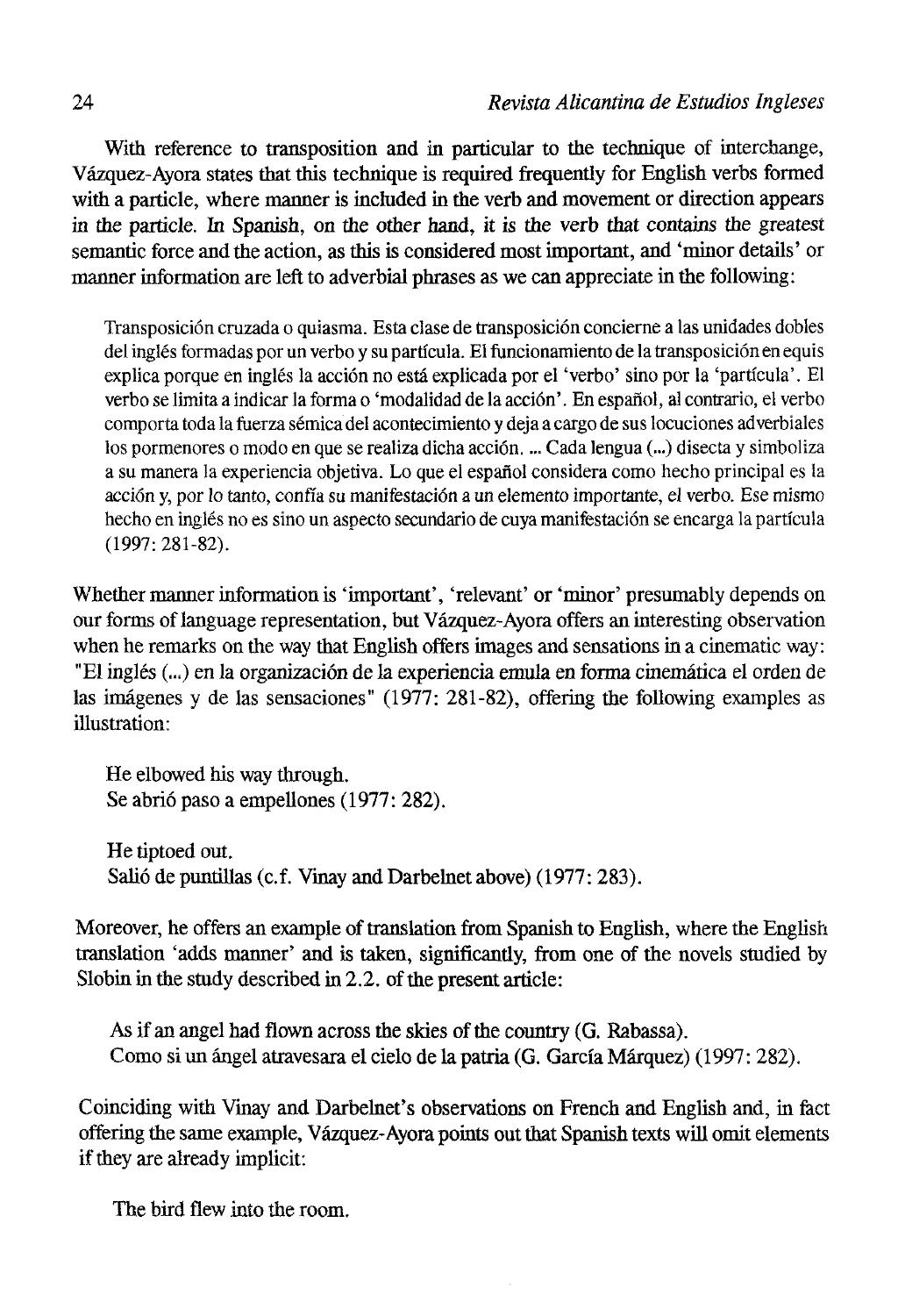El pájaro entró al cuarto. The ship sails into the harbor. El barco entra al puerto (Malblanc's example) (1977: 283).

In short, and returning to Malblanc's forms of language representation, French and Spanish would belong to the 'intellect oriented' group, which allow for a certain amount of individual interpretation by the receiver. On the other hand, English and German would belong to the second category, 'reality oriented', where perceptive aspects are included in the written text. This 'classification' of intellect oriented and reality oriented languages is obviously problematic and debatable, but it does reflect a differentiation of structures between certain languages observed between the 1950s and late 1970s.

2.2. Observations from research within Cognitive Linguistics.

It is in the late 1980s that we again find references to the differentiation of structures between certain groups of languages and a more scientific and comprehensive explanation for Malblanc's terms of 'intellect oriented' and 'reality oriented'. According to studies within Cognitive Linguistics, Spanish and the other Romance languages, Semitic languages and Japanese are verb-framed languages whereas English and other Indo-European (Romance excepted), Finno-Ugric languages and Chinese are satelüte-framed (Talmy, 1985,1991, quoted in Slobin, 1996/99: 195). Research carried out particularly within second language acquisition studies and bilingualism certainly reflects the impact and consequences of the above classification (Odlin, 1989). Analysis of language produced by early learners of English whose first language is verb-framed does reveal transfer of structural patterns that are typical of their first language. Similarly, investigation into native English speakers learning French and other Romance and verb-framed languages reflects the satellite-framed influence of English. Equally supporüve are the results of work done with bilinguals at the early stages of language acquisition.

Slobin (1996/99: 195-233), working within Talmy's theoretical framework, offers a study including firstly the results of motion events in elicited narratives in both English and Spanish (Berman and Slobin, 1994) using the wordless, picture story *Frog, Where Are You*  (Mayer, 1969), secondly a random manual study of ten twentieth century novéis, five English and five Spanish, and thirdly a manual study of four of the five English novéis and three of the five Spanish novels and their respective translations, focussing on the translation of verbs of movement<sup>1</sup>. Consequently, he concludes that, in English, as was reflected in the sentences previously quoted in 2.1., information of the path of movement is included in the satellite, whereas, in Spanish, that information is included in the verb itself. The English verb, however, frequenüy also contains inherent information of manner, as we shall see in 3.2.2. Based on work on the elicited narratives, novéis and the translations, he forwards the conclusión quoted at the beginning of this article: "Spanish translators omit manner about half of the time, whereas English translators actually *add* manner to the Spanish original in almost a quarter of their translations" (Slobin, 1996/99: 212).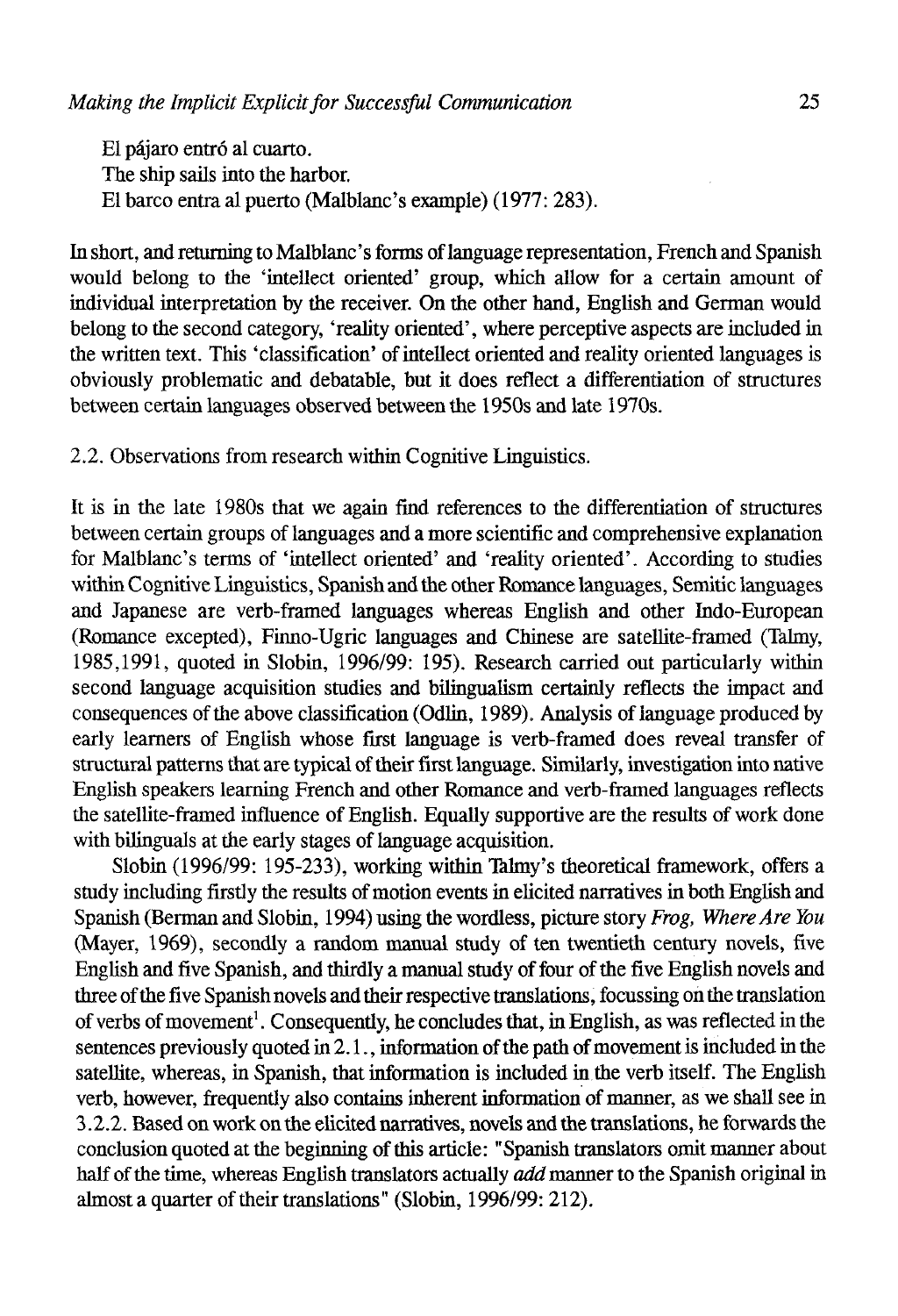2.3. Observations from studies in Pragmatics

In the previous sections we have dealt with the differences in the two groups of languages from a purely linguistic point of view. Translation, involving interpretation of the source text and reformulation in the target language, is an extremely complex process as it works not only on a purely linguistic level but also on an inter/intracultural and an inter/intratextual level related to contextualisation, accepted discourse structuring, reader expectations, intentionality, etc., etc., concepts belonging to the realm of Pragmatics.

With reference to Grice's co-operative principles and maxims of 1975, (see Levinson, 83/87: 101-02; Kempson, 1977/86: 69; and Sperber and Wilson, 1986/88: 33-34), while recognising them as norms for achieving effective communication in a specific culture, presuming that communicators wish to cooperate actively, I would remark that many problems arise in translation due, not only to cross-linguistic issues, but also culture-defined conventions regarding pragmatics. This is particularly so in the case of the Maxim of Quantity, Maxim of Relation/Relevance<sup>2</sup> and the Maxim of Manner as questions of informativeness, relevance, obscurity, ambiguity, briefness, orderliness may vary significantly from one culture to another. This is also true of Sperber and Wilson's principle of relevance (see 1986/88: 161-62) which they claim is much more explicit than Grice's cooperative principie and maxims, assuming that communication involves a lesser degree of cooperation than he did. They conclude:

For us, the only purpose that a genuine communicator and a willing audience necessarily have in common is to achieve successful communication: that is, to have the communicator's informative intention recognised by an audience (...)

Achieving optimal relevance, then, is less demanding than obeying the Gricean maxims. In particular, it is possible to be optimally relevant without being as' informative as is required' (1986/88: 161-62).

However the main difference, according to them, between Grice's approach and theirs is that '[t]he principie of relevance is intended to explain ostensive communication as a whole, both explicit and implicit' (1986/88:162-63).

Furthermore, and this, in my opinión, is fundamental to our consideration of the situation of the translator, they differentiate between internal language and external language and emphasise the role of 'abstract mental structures':

It is clear that humans have an internal language rich enough for ostensive-inferential communication. They also have external languages such as Swahili or English, which are, of course, used for communication. (...) The fact is that human external languages do not encode the kind of information that humans are interested in communicating. Linguistically encoded semantic representations are abstract mental structures which must be inferentially enriched before they can be taken to represent anything of interest (1986/88: 174).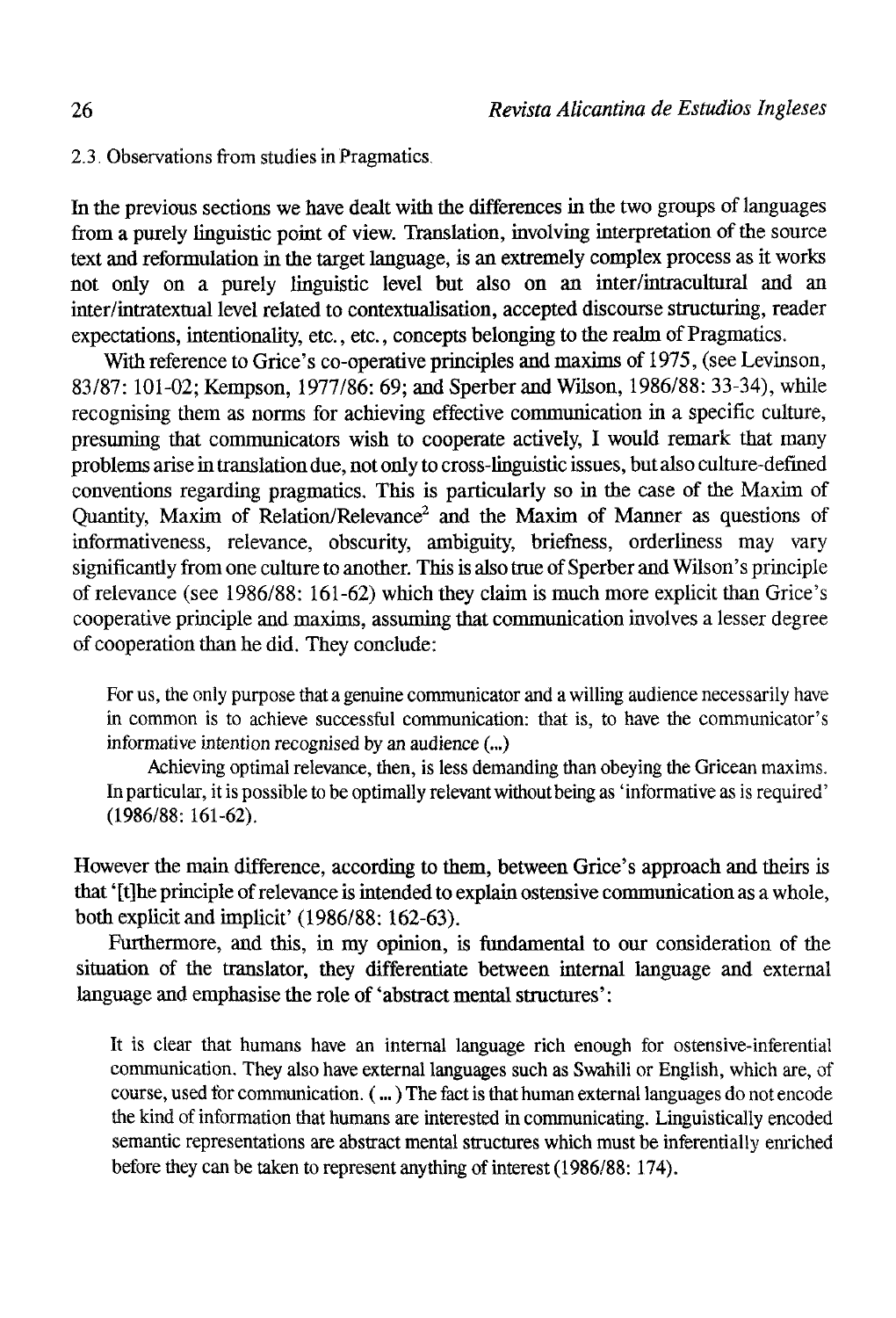Related to the previous sections 2.1., 2.2. and also to the preceding references to a pragmatic approach to language, I beüeve it is significant to consider the following quote from Sperber and Wilson, referring to cognitive environments and mutual manifestness:

AI1 humans live in the same physical world. We are all engaged in lifetime's enterprise of deriving information from this common environment and constructing the best possible mental representation of it. We do not all construct the same representation because of differences in our narrower physical environments on the one hand, and in our cognitive abilities on the other. Perceptual abilities vary in effectiveness from one individual to another. Inferential abilities also vary, and not just in effectiveness. People speak different languages, they have mastered different concepts; as a result, they can construct different representations and make different inferences (1986/88: 38).

We shall quote Sperber and Wilson just once more before considering all this in the light of the translator. With reference to verbal communication, they state the following:

We see verbal communication as involving a speaker producing an utterance as a public interpretation of one of her thoughts, and the hearer constructing a mental interpretation of this utterance, and henee of the original thought (1986/88: 230).

Turning now to the case in hand, translation, we find that all the above is applicable and relevant. The translator presumably works within Grice's co-operative principie and maxims, Sperber and Wilson's concepts of successful communication and optimal relevance, taking into account the difficulties imposed by the limitations of external languages and recognising that although we all live in the same physical world, we may construct different representations and make different inferences. The translator also needs to be able to recognise relevant information from irrelevant in the context of the translation to be able to achieve effective communication with the target audience. The novel is contextualised in the sense that the translator has in his/her head mental images of the original involving various types of schemata: text-specific schemata, related to the text itself in combination with background knowledge of the content área of the text, enabling him/her to construct a fictional world and to process narrative flashbacks, etc. character and location-specific schemata (or 'character construets' or 'location construets', terms preferred by Emmot, 1994: 157), which enable us to conceive fictional characters or locations within the text. All this then has to be reformulated in the target language text taking into account the triggering of possibly differing eulture-specifie schemata, limitations imposed by the 'external language' or target linguistic code itself, and, moreover, questions related to the conventions of the target language and its culture belonging to the realm of Pragmatics.

It is not so surprising therefore to learn that Gutt, working with Wilson, turned to Relevance Theory with the expectation that it would provide him with a framework from which to develop a general theory of translation and has claimed that Relevance Theory alone is adequate (2000: vii).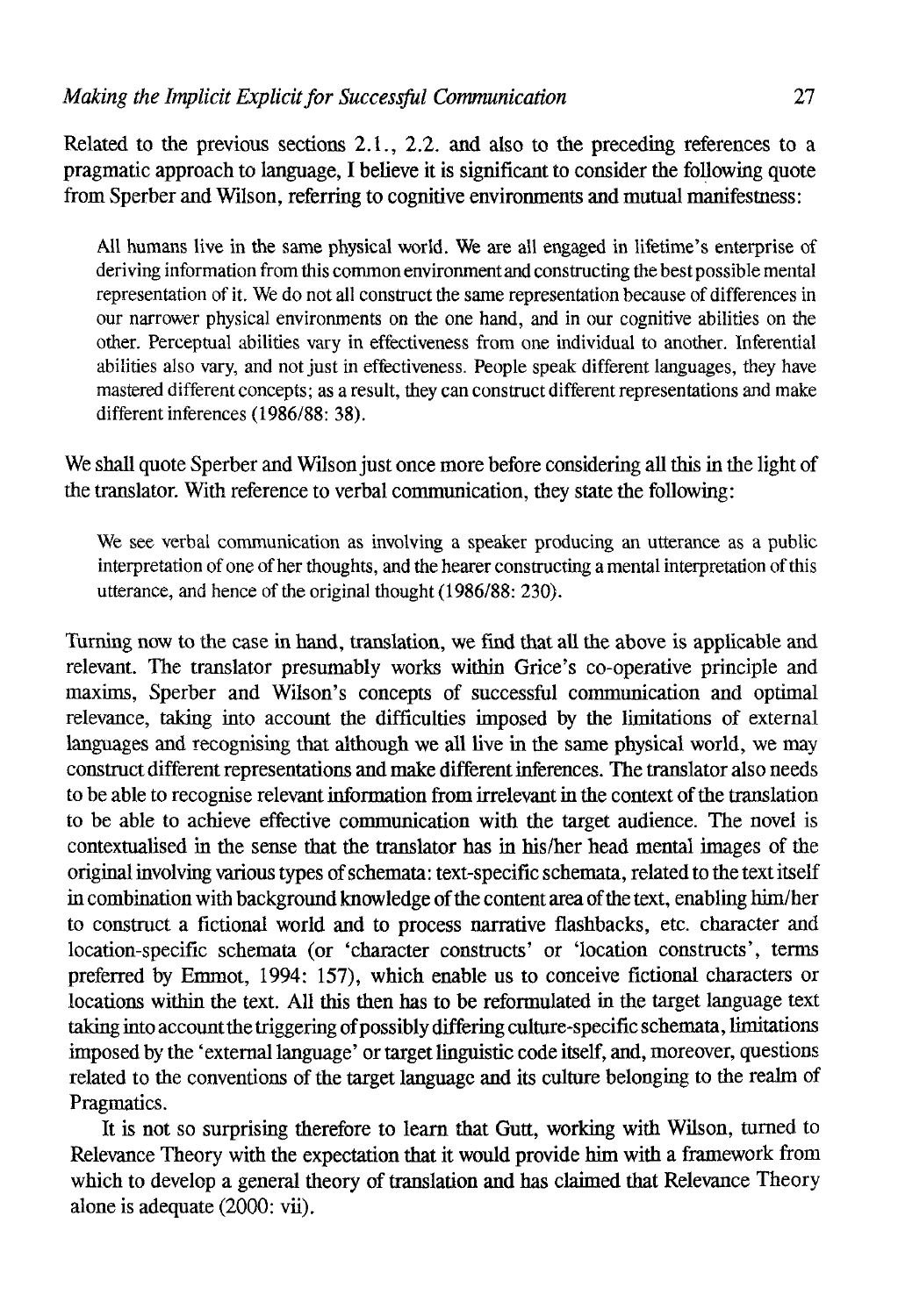Regarding relevance, Gutt quotes the following from Beekman and Callow:

In every text that one may want to transíate, there will be information which is *implicit;* that is, it is not stated in an *explicit* form in the text itself. Some information, or meaning, is left *implicit* because of the structure of the source language; some because it has already been included elsewhere in the text, and some because of shared information in the communication situation. However, the *implicit* information is part of the meaning which is to be communicated by the translation, because it is part of the meaning intended to be understood by the original writer (Beekman and Callow, 1974: 38, italics as in original, quoted in Gutt 2000: 83).

Gutt 2000: 85 points out the necessity to differentiate between surface structure, i.e. grammatical, lexical and phonological structures and deep structure consisting of propositions, e. g. speech acts and interpropositional relations. He quotes Larsen (1984:26):

Behind the *surface structure* is the *deep structure,* the meaning. It is this *meaning* that serves as the base for translation into another language (Larson, 1984:26, italics as in original, in Gutt 2000: 233).

One question Gutt finds lacking in Larson and also in Beekman and Callow is a factor essential for communication and especially for 'ease of comprehension', namely, the provisión of adequate contextual effects. If the reader is not satisfied with the translated text in hand, he / she will put down the text and communication stops. Gutt refers to another Bible translation specialist Wayne T. Dye and employs bis term 'Principie of Personal Relevance'(2000: 96).

In the Postscript of his publication, added for the second edition of 2000, Gutt summarises the translation process as follows:

This means, in effect, that the translator produces a target language expression that seems suitable, then  $-$  in his/her mind  $-$  imagines processing that expression in the originally intended context, and compares the resulting interpretation to that of the original. If satisfied with the resemblance achieved, s/he will accept the target language expression; otherwise, s/he will attempt to improve resemblance by changing the propertíes of the target expression (Gutt 2000: 233).

He stresses therefore that "the focus of relevance-theory based translation is on the comparison of interpretations, not on the reproduction of words, linguistic constructions, or textual features" (2000: 233).

My aim in the remainder of this article is to consider the results of a manual study of the techniques used to deal with the verbs in text translated from Spanish into English with a view to analysing the results in the light of the above.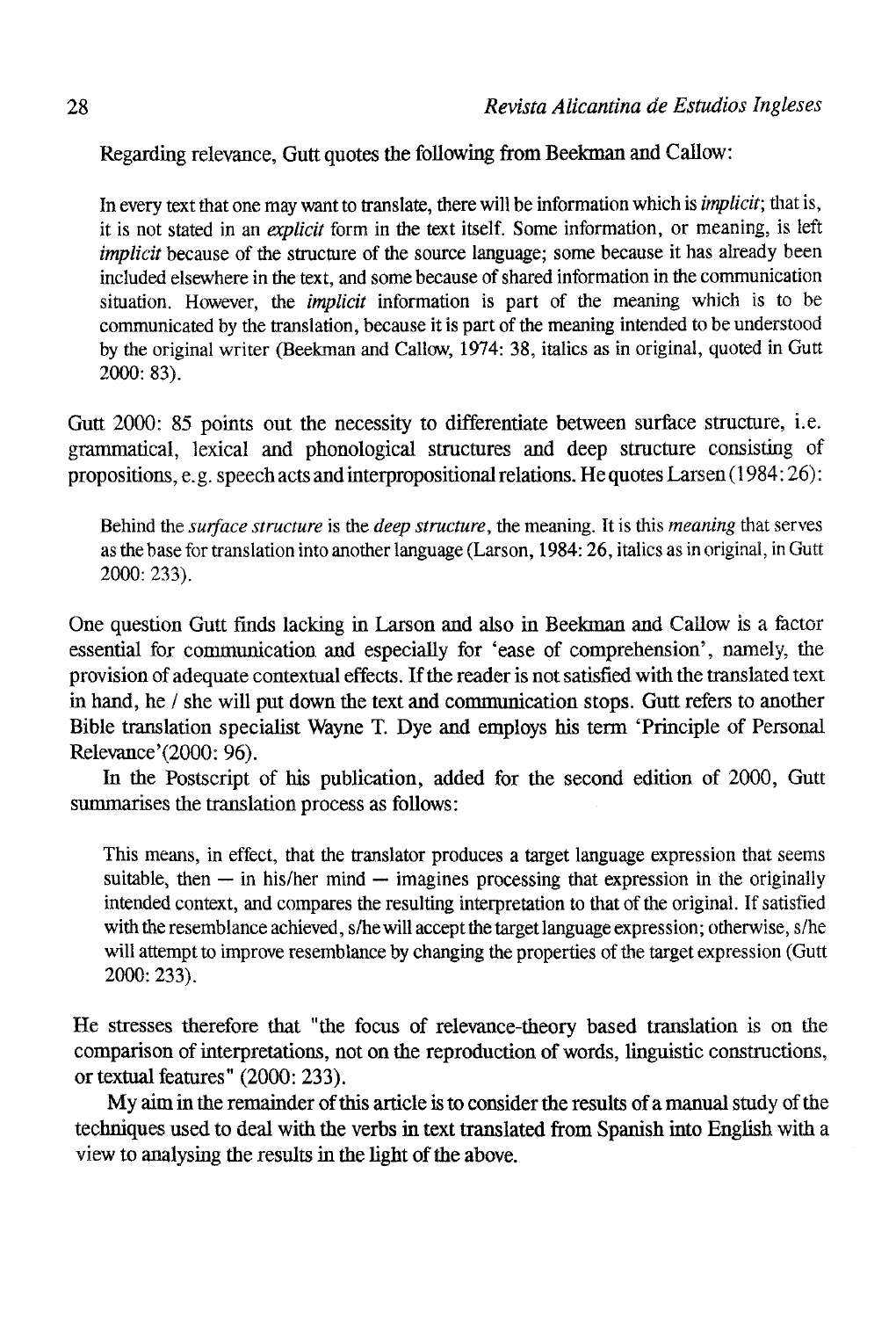## **3. Study of the verbs of motion in** *The Fencing Master,* **the English translation of** *El maestro de esgrima*

## 3.1. Introductory remarks

Without access to corpora, both comparable corpus and parallel corpus, I realise that this study is extremely limited. However, certain problems that nave appeared reflect the difficulties involved when attempting a study related to texts, their translations and their translators, and the numerous variables involved such as availability of translations and origináis, translators' differing techniques, publishers' requirements, etc. I initially selected three English translations of novéis written by contemporary Spanish authors recommended in the Good Book Guide<sup>3</sup> as novels targeted at a general reading public. I selected two novéis written by Pérez-Reverte as they are pseudo-historical novéis, full of intrigue, action and movement, and therefore, provide numerous examples of verbs of movement. I chose the novel by Antonio Muñoz as it had been translated by Sonia Soto, who was also the translator of one of the Pérez Reverte novéis. Both these translators, Margaret Jull Costa and Sonia Soto, transíate from verb-framed languages to Enghsh, a satellite-framed language: the former from Spanish and Portuguese and the latter from Spanish, French and Russian. The problems I encountered after selecting the three translated novels are as follows. Firstly, due to the time lapse between *El invierno en Lisboa* (1987) and the Enghsh translation of 1999, the Spanish original was out of print. Secondly, after initiating a manual study of *La piel del tambor* and Sonia Soto's translation *The Seville Communion,* I encountered great difficulty in locating and classifying the examples of translation of verbs of movement due to the translator's extensive use of omission, reorganisation and modulation, as we can see in the following:

Celestino Peregil jumped out before the car had quite come to a halt and held the door open for his boss *(The Seville Communion,* 1998/99: 49).

Aún no se había detenido de! todo cuando Celestino Peregil ya estaba de pie en el bordillo de la acera, manteniendo abierta la portezuela para que bajara su jefe *(La piel del tambor,*  1995/98: 94).

This particular example seems to me to clearly illustrate Gutt's description of the process involved in translation mentioned at the end of 2.3.: although the point of view is different, the scene we visualise is basically the same. However, this translator's techniques make the study originally planned particularly difficult to carry out. For these reasons, I have limited the study to *The Fencing Master,* the Enghsh translation done by Margaret Jull Costa of *El maestro de esgrima.* 

A more specific reason for selecting *The Fencing Master* (1999/2000) for my study is the reference to the 'cinematic quality' of the Enghsh versión, commented in the following review: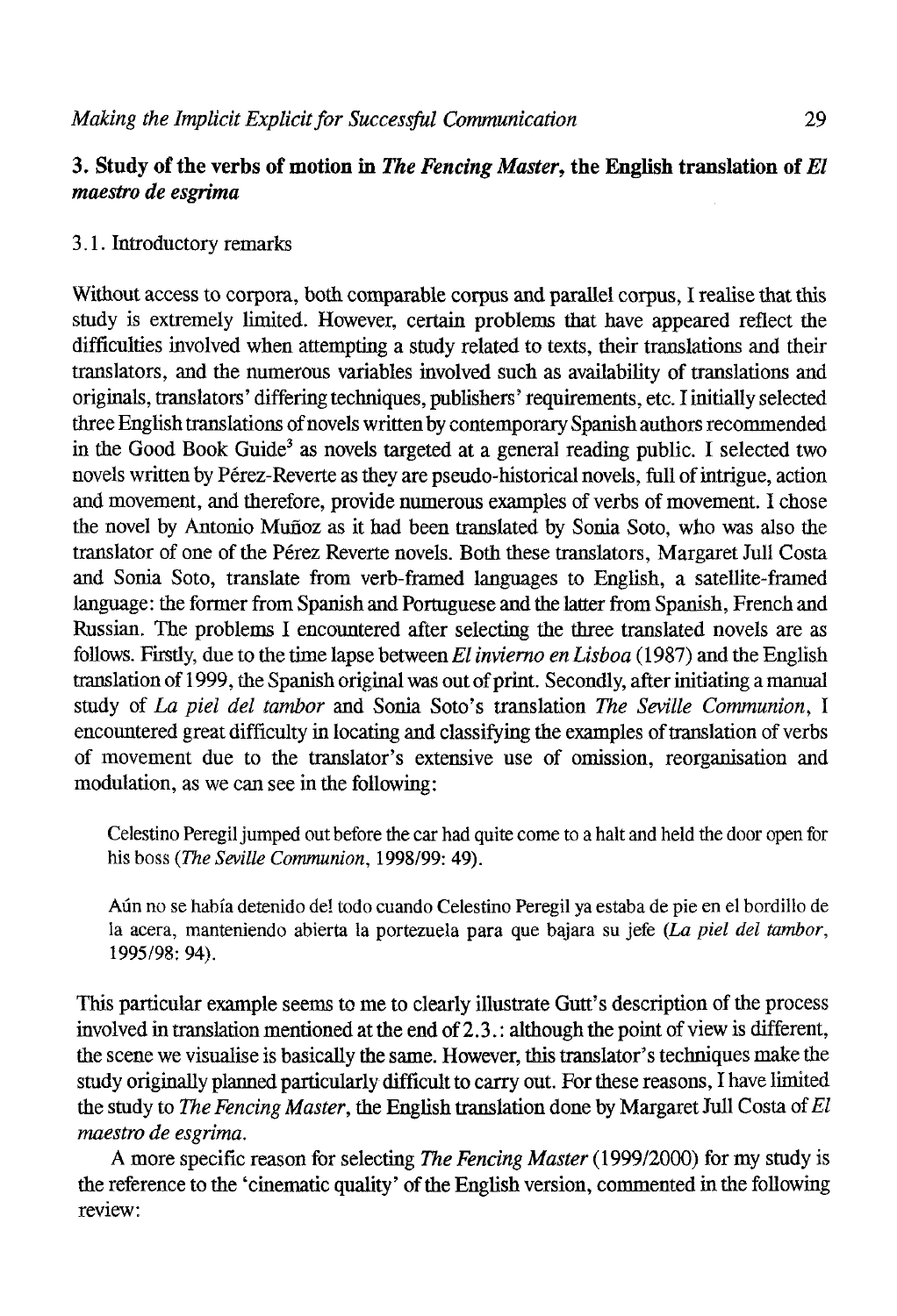Enthusiasts will immediately recognise the neat historical setting and deft telling of his latest intellectual yarn (...) the pleasure lies in the almost cinematic quality of the pacing and the descriptions which will mean that you will want to reach the book's nearly perfect ending in a single sitting Omer Ali, *Time Out* (1999/2000: frontispiece).

This immediately brings to mind Vazquez-Ayora's observation (1977: 281-82), included in 2.1. of the present article, on the way that English offers images in a cinematic way. Is it possible that the translator does succeed in producing, not only an acceptable English version, but also a particularly effective text? Is the 'cinematic quality of the pacing and descriptions' also in the Spanish original? Does the translator 'actually *add* manner to the Spanish original'? In my opinion, there are several interesting hypotheses related to these questions. Firstly, we can consider Slobin's conclusión, based on translations done before 1985, and question whether present-day professional translators into English do actually add manner to texts to conform to target readers' expectations (for linguistic reasons or possibly reflecting the politics of domestication), and, if so, what techniques are used. On the other hand, we may find texts translated into English from Spanish where there is a lack of manner information and can consider whether this affects the reader's perception of the acceptability of the English (reflecting the politics of foreignisation). At this point, it is also important to note that another possibility is for the translator to avoid texis involving satelüte forms and deliberately select lexis of Latinate origin. Latinate cognates will however result in language that is stylistically more formal and thus possibly inappropriate for the genre. Finally, although this lays beyond the scope of the present article, it may be possible to establish a relationship between these two tendencies and the apparent quality or acceptability of a translation.

# 3.2. Findings related to the verbs of motion and manner

The procedure followed for the preparation of the corpus involved a cióse reading of the English text selecting verbs of motion which include manner information. The second stage involved identifying the equivalent in the original Spanish text. Finally, I proceeded to organise and classify the corpus in two main groups: firstly, examples where manner information appears in the English and is also expliciüy expressed in the Spanish; secondly, examples where manner information appears in the English but is not expliciüy stated in the Spanish. Henee, the English translation does apparently include perceptive aspeets within the main verb which might be considered as the addition of manner information.

# 3.2.1. Verbs of motion including explicit manner information in both *The Fencing Master*  and *El maestro de esgrima*

We can observe explicit information regarding manner in both languages in the following examples:

... and strode off down the gallery (p.2)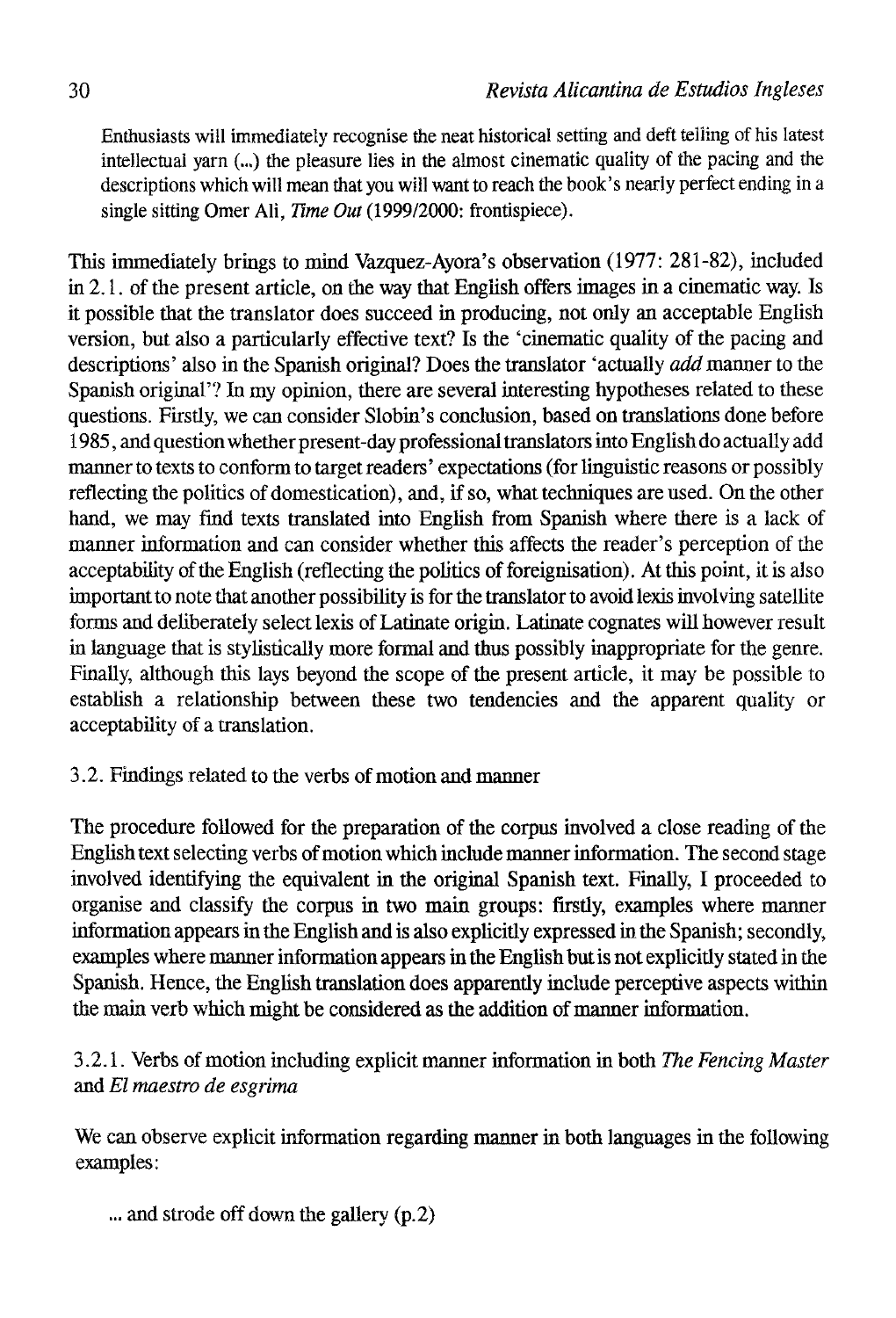... y se puso a recorrer a grandes pasos la galería (p. 18)

She swung round (p.27) Ella se volvió con brusquedad (p.50)

As we can see from the above, the transposition technique of interchange is employed, the manner information appearing within the verb in English and through an adverbial phrase in Spanish. As Talmy observed, direction information is inherent in the verb in Spanish, the verb-framed language, and expressed in the satellite in English.

We can also include at this point some examples where the English follows the Spanish structure more closely but reveáis the fact that the translator has deliberately avoided the use of Latinate vocabulary to avoid changing the register of the text:

She nodded obediently. (p.85) Asintió, obediente, (p. 121)

Antonio Carreño nodded gravely, (p.70) Asintió gravemente Antonio Carreño, (p. 103)

3.2.2. Verbs of motion including explicit manner information in *The Fencing Master* not expücitly expressed in *El maestro de esgrima.* 

I located various specific verbs of motion in English and then discovered that in the Spanish original more general words appeared, especially 'mover' (move) and 'pasar' (pass), as we can observe in the following;

Jaime Astarloa shuffled his feet uneasily (p.49). Jaime Astarloa movió los pies, inquieto (p.76). he shook his head and pressed his lips together (p.81). movió la cabeza y apretó los labios (p. 115). He shook his head, discouraged (p. 132). Movió la cabeza, desalentado (p. 182). A waterseller carne down the street (p. 11). Un aguador pasó por la calle, (p.29). He stroked the place on his arm (p.85). Se pasó los dedos por el brazo (p. 121). A cat walked along the window sill (p. 88). Un gato pasó por el alféizar (p. 124).

These sentences exemplify íhe arguments forwarded by Vinay and Darbelnet, Malblanc and Vázquez Ayora discussed in 2.1., in the sense that the Spanish does not express the obvious interpretation for the verbs 'mover' and 'pasar' whereas the English versión is more specific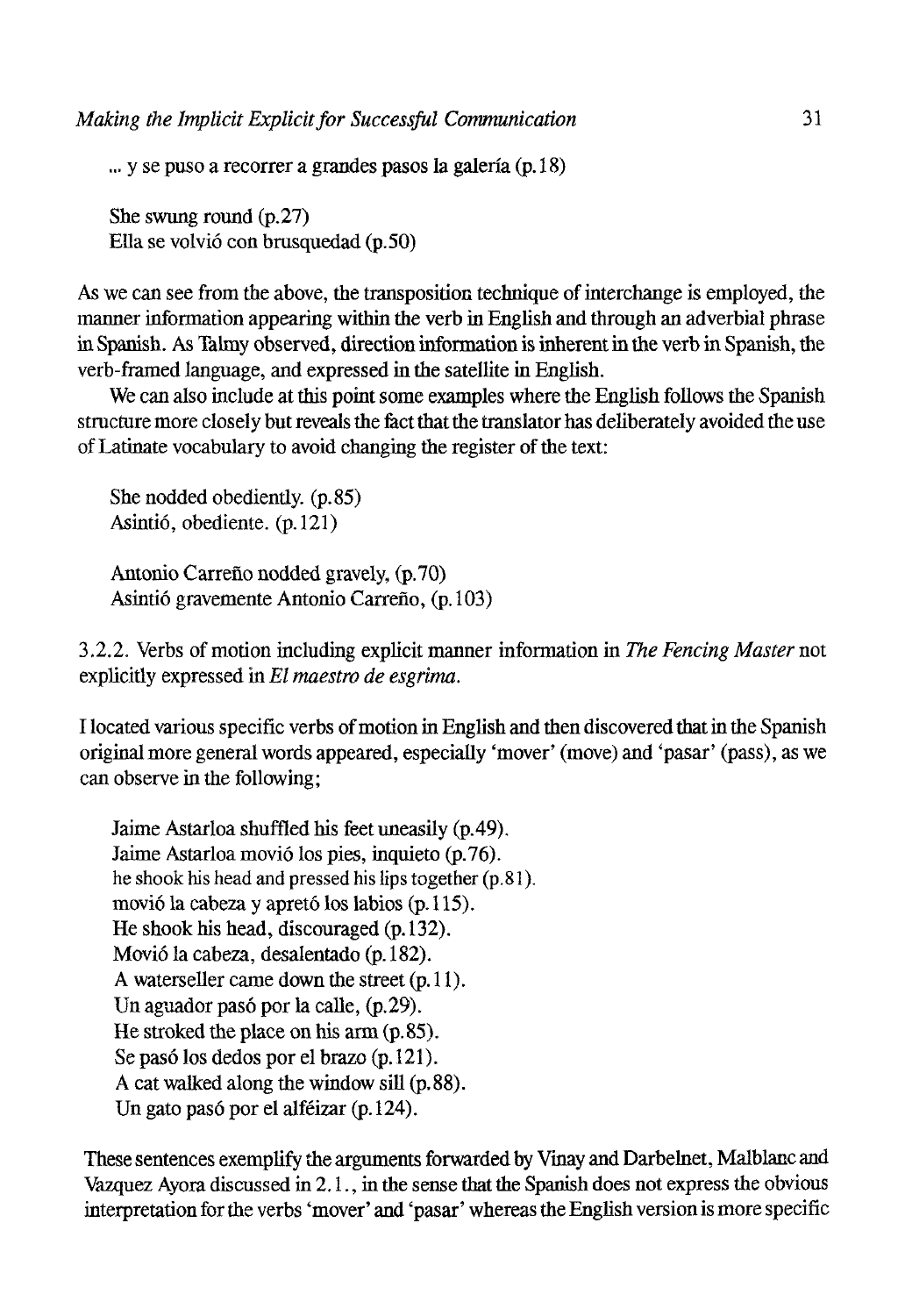and openly explicit due to both linguistic factors regarding collocation and pragmatic aspects related to informativeness, relevance, reader expectatíons, etc.

Other similar examples include the following:

She was standing before him (p.73). Estaba frente a él (p. 106). She stood there, next to the window (p.89). Se quedó allí, inmóvil junto a la ventana (p. 126).

In these cases, we can say that from the Spanish point of view, English states the obvious or, in other words, provides 'irrelevant' or 'redundant' information.

The following examples, however, introduce further elements of specification in English, related to verbs of movement including inherent information of manner:

He paced about the house all day like a caged lion (p.94). Anduvo por casa el resto de la jornada como un león enjaulado (p. 133). They strolled beneath the willows (p. 104). Salieron ambos bajo los sauces (p. 145). He was too oíd to go scampering off into hiding like a rabbit (p. 179). Ya era demasiado viejo para ir a esconderse como un gazapo (p.236).

We can also include at this point the following example where the Latin cognate is deliberately avoided for its excessively formal effect. The English term is again more specific than the Spanish:

He staggered away, bumping into the furniture (p. 205). Retrocedió el viejo maestro tropezando con los muebles de la habitación (p. 267).

English verbs of movement including manner appear frequently, as we have seen in the examples above — stride, shuffle, pace, stroll, stagger, all related to the core word 'walk', where we could also include others e.g. strut, stalk, amble, meander, wander, hop, hobble, limp, etc. Similarly, for animals, we have seen 'scamper' above, other possible words related to the movement of animáis include e.g. scurry, bolt, dart, scuttle, slither, slide, slink, etc. Manner information, therefore, is expücitly conveyed within the verb and immediately activates visual images involving both movement and manner, providing the 'cinematic effect' previously observed by Vázquez-Ayora and in the book review. If we now consider how this manner information can be conveyed in Spanish, we find we need to use adverbial phrases. From a linguistic point of view, these adverbial phrases complícate syntax and make manner information excessively prominent. Moreover, from a pragmatic point of view, these adverbial phrases provide information that might be considered 'obvious' or 'irrelevant' or offering such 'precisión' that the reader might be distracted by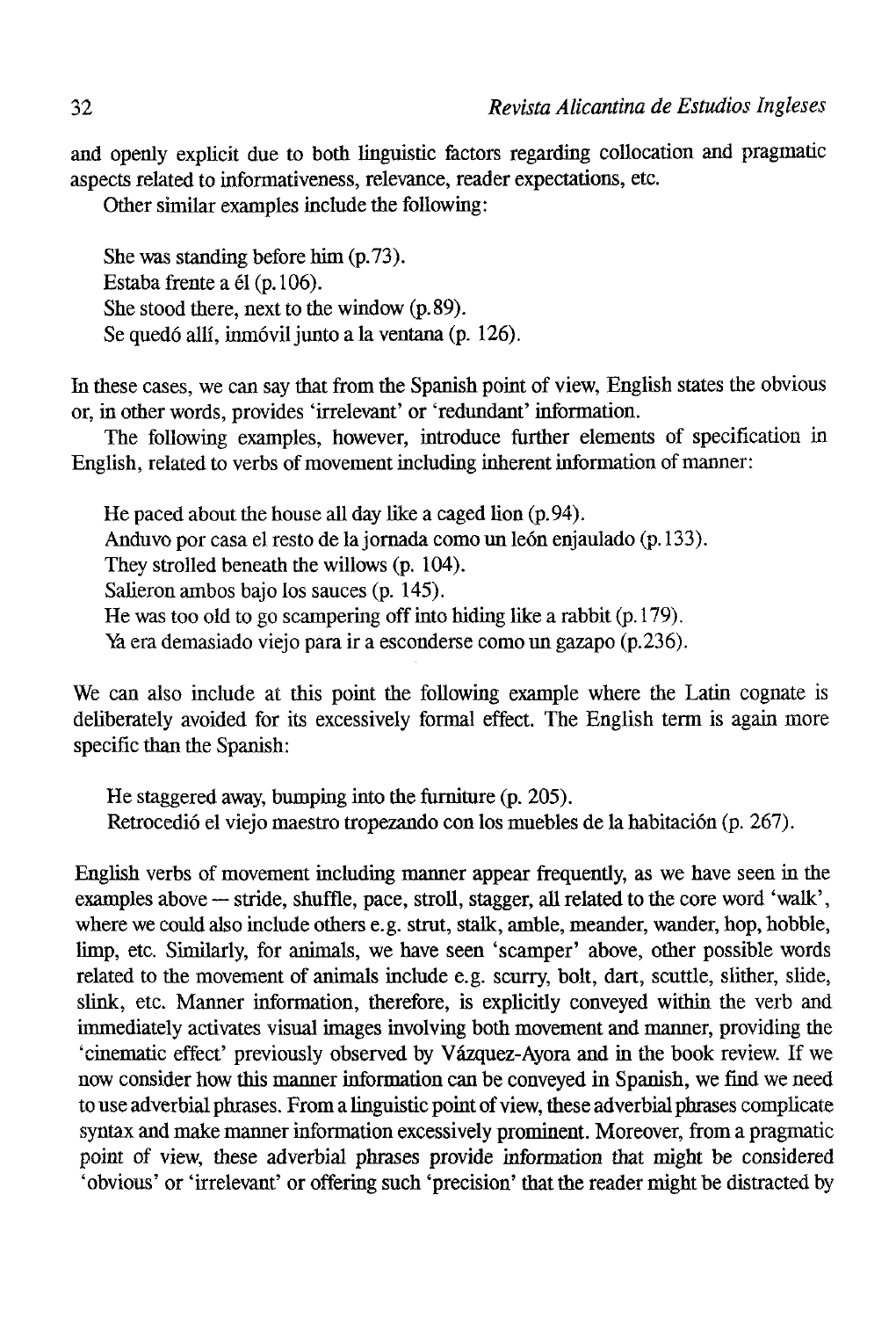'excessive detall' and fínd the text lacking in 'ease of comprehension' and not Mfilling the 'Principie of Personal Relevance'.

Retorning now to the case of translation from Spanish into English, we find the converse: manner information appears quite simply but explicitly in the verb and conforms to the reader's expectarions related to the Maxims of Quantity, Relation and Manner.

Finally, I would like to consider five examples more where one might also consider there to be addition of manner information. However, I wish to consider them keeping in mind Gutt's summary of the translation process:

(...) the translator produces a target language expression that seems suitable, then — in his/her mind — imagines processing that expression in the originally intended context, and compares the resulting interpretation to that of the original. If satisfied with the resemblance achieved, s/he will accept the target language expression; otherwise, s/he will attempt to improve resemblance by changing the properties of the target expression (Gutt 2000: 233).

The translator works with abstract mental pictures that need reformulating in the target language within the limitations imposed by both linguistic and pragmatic restrictions or conventions. Do we or can we visualise the same mental pictures for both English and Spanish fragments?

She sipped a little of the brandy and grimaced (p.85). Ella mojó los labios en el licor, haciendo una graciosa mueca (p. 120). He still had his cigar clamped between his teeth. (p. 155). Aún tenía el habano entre los dientes (p.207). The young woman clicked the fan shut and shook her head absently (p. 63). La joven hizo chasquear las varillas de nácar y movió la cabeza con aire ausente (p. 94). He suddenly shut the book and slammed it down on the table (p. 118). Cerró bruscamente el libro, arrojándolo sobre la mesa con violencia (p. 163).

In my opinión, in spite of being expressed in different linguistically structured terms, the basic image schemata activated are the same and conform to reader expectations.

## 4. Conclusions

Returning to Slobin's original observation, I would reformulate the second part as follows: rather than state that 'English translators actually *add* manner information to the Spanish original in almost a quarter of their translations', I would say they *apparently* add information. From a purely linguistic point of view, manner information is added. However, translation is not a purely linguistic activity and needs to be analysed in a more comprehensive light. As previously stated, I consider 'addition of manner' to be 'apparent': the translator visualises the events in the novel and reformulates íhose mental representations in the target language text using the collocations and explicit manner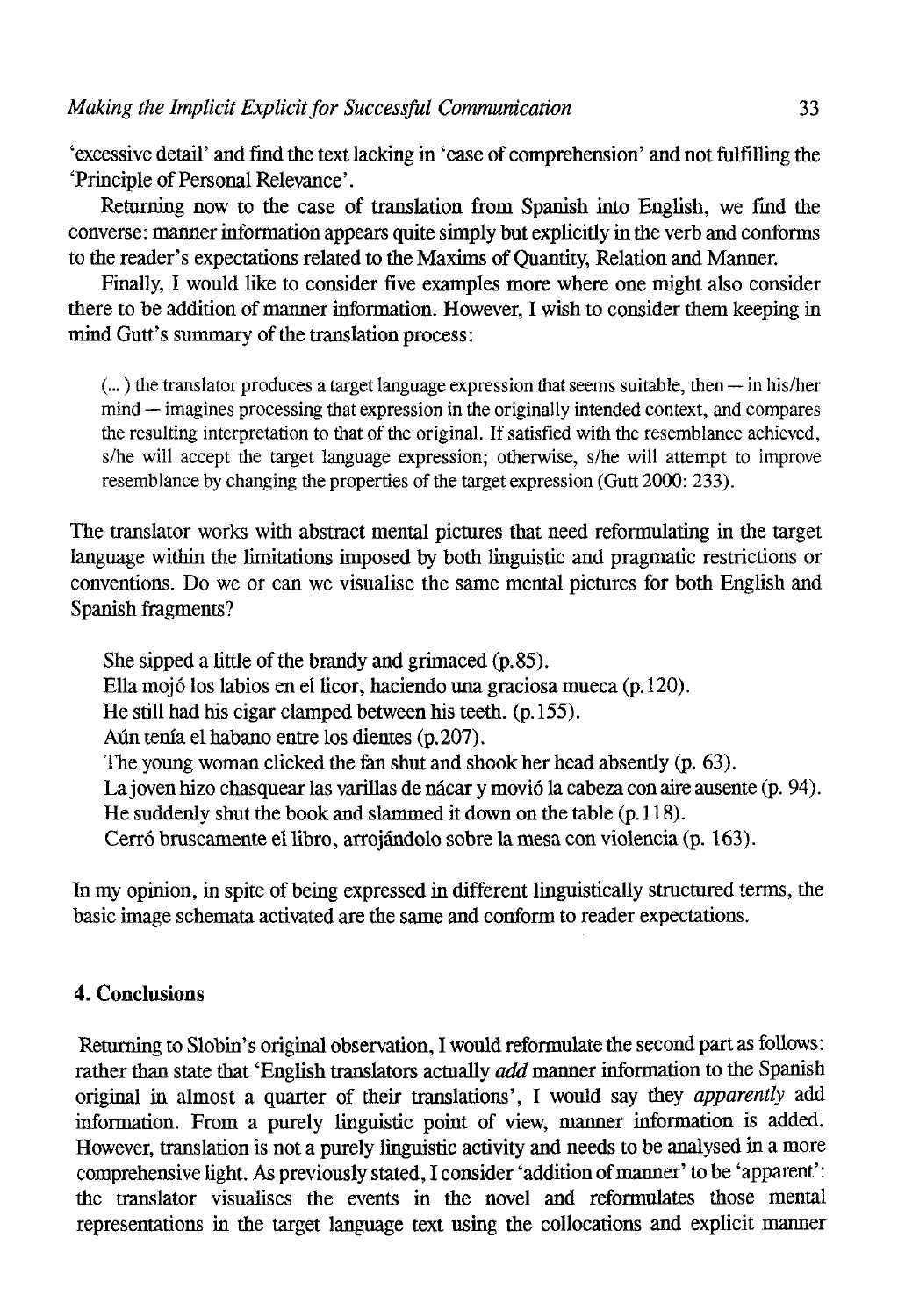information usual in English, and conforming to the reader's expectations and pragmatic principies. Thus. the translator provides adequate contextual effects necessary for 'ease of comprehension', making the implicit explicit for successful communication.

#### Notes

1. The novéis and their translations included in Slobin's study are the following:

Allende, Isabel (1982): *La casa de los espíritus*. Barcelona: Plaza & Janés.

. (1985): *The House of the Spirits (trmslaúonby* M. Bogin). New York: Bantam. Du Maurier, Daphne (1938): *Rebecca.* New York: Modern Library.

. (1959): *Rebeca* (translation by F. Calleja). Barcelona: Plaza & Janes.

Fowíes, John (1969): *The FrenchLieutenant's Woman.* Boston: Little, Brown.

. (1981): *La mujer del teniente francés* (translation by A.M. de la Fuente). Barcelona: Argos Vergara.

García Márquez, Gabriel (1967): *Cien años de soledad.* Madrid: Espasa Calpe.

. (1970): *One Hundred Years ofSolitude* (translation by G. Rabassa). New York: Bard. Lessing, Doris (1952): *A Proper Marriage.* New York: New York American Library.

. (1979): *Un casamiento convencional* (translation by F. Parcerisas and A. Samons). Barcelona: Argos Vergara.

Michener, J.A. (1978): *Chesapeake.* New York: Fawcett Crest.

. (1980): *Bahía de Chesapeake.* (Translation by A. Martín) Barcelona: Plaza & Janes. Vargas Llosa, Mario (1977): *La tía Julia y el escribidor.* Barcelona: Seix Barral.

. (1982): *Aunt Julia and the Scriptwriter* (Translation by H.R.Lane). New York: Avon. 2. Levinson uses the term Maxim of Relevance, whereas Kempson (1977/86: 69) and Sperber and Wilson (1986/88: 33) prefer the term 'Maxim of Relation'.

3. The novels and translations originally selected for the study were the following:

Muñoz Molina, Antonio (1999) *Winter in Lisbon* (Translation by Sonia Soto). London: Granta Books.

. (1987) *El invierno en Lisboa.* Barcelona: Seix Barral.

Pérez-Reverte, Arturo (1999/2000) *The Fencing Master* (Translation by Margaret Jull Costa) London: The Harvill Press.

\_. (1988/99) *El maestro de esgrima.* Madrid: Alfaguara.

. (1998/99) *The Seville Communion* (Translation by Sonia Soto). London: The Harvill Press.

. (1995/98) *La piel del tambor.* Madrid: Alfaguara.

### **Works cited**

Catford, J.C. (1965/80): *A Linguistic Theory of Translation.* Oxford: Oxford University Press.

Emmot, Catherine (1994): "Frames of reference: contextual monitoring and the interpretation of narrative discourse". In M. Coulthard, ed., *Advances in Written Text Analysis.* London: Routledge, 157-166.

Gutt, Ernst-August (2000): *Translation and Relevance: Cognition and Context.* Manchester: St. Jerome Publishing.

Hatim, Basil (2001): *Teaching and Researching Translation*. London: Longman.